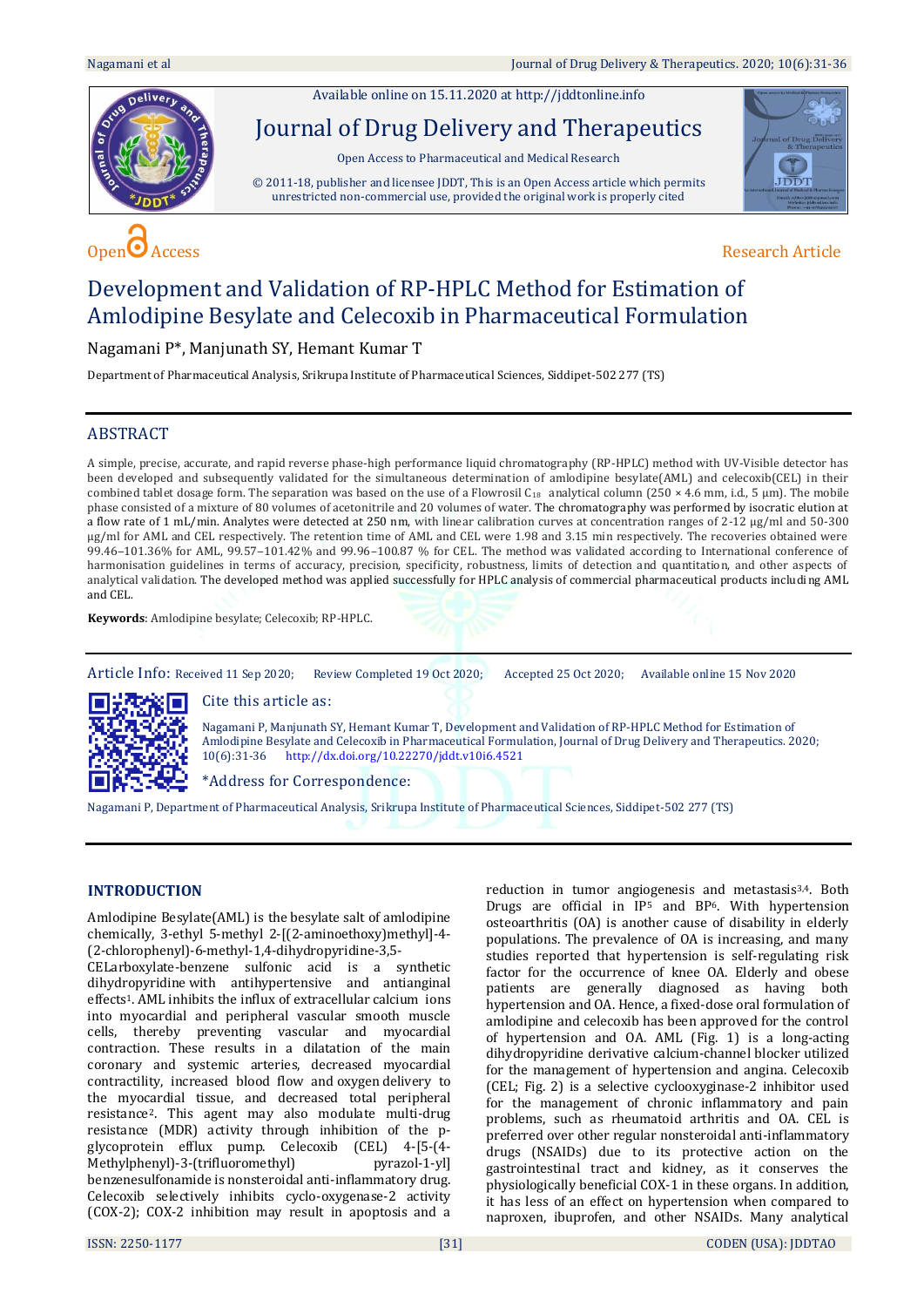methods reported for estimation AML either single or in combination with other drugs in API, pharmaceutical formulations and biological fluids includes spectrophometric 7-11 and HPLC12-14. For CEL few analytical methods reported for its estimation in pharmaceutical formulation either alone or in combination with other drugs which includes spectrophometric<sup>15</sup> and HPLC16-18. Literature survey revealed few UV19-22 and HPLC23-24 methods methods reported for simultaneous estimation of AML and CEL in their dosage forms. Obviously, HPLC methods are superior in compared to spectrophotometric methods in simultaneous quantification. The reported HPLC methods have drawbacks of long retention times for drugs and complex mobile phase composition. As long retention time need a more consumption of mobile phase. So, there is a need of a HPLC method, where the retention time is less and mobile phase having simple in composition.

The purpose of this study was to develop a simple, rapid, precise, and accurate RP-HPLC method for the simultaneous estimation of these drugs in combined tablet dosage form.



#### **Figure 1: Structure of AML Figure 2: Structure of CEL**

## **EXPERIMENTAL**

#### **Materials and Reagents**

Samples of Amlodipine Besylate and Celecoxib were obtained as gift sample from RA Chem Ltd, Hyderabad Pvt. Ltd (India). Tablet formulation CONSENSI containinng Amlodipine Besylate (5 mg) and Celecoxib(200 mg) were procured from commercial market. All the solutions were protected from light and were analyzed on the day of preparations. Glass wares used in each procedure were soaked overnight in a mixture of chromic acid and sulphuric acid rinsed thoroughly with double distilled water and dried in hot air oven. All the reagents were of analytical-reagent (AR) grade unless stated otherwise. Millipore water, HPLC grade methanol, acetonitrile were procured from Merck, India. Borosilicate (Class – A) glass wares were used.

#### **Instrumentation**

HPLC analysis was carried out using a reversed-phase column-based high performance liquid chromatography method (CYBERLAB, USA). The system consisted of LC-P100 binary pump, and a variable wavelength programmable LC-UV 100 detector. Rheodyne injector fitted with a 20 µL loop was used and data were recorded and analysed using LC solutions software version 4.0. Weighing was done on Digital Microbalance (SHIMADZU AUX 220). Ultra sonicator (Citizen ultra sonicator) was used for sonicating the drug and sample solution.

#### **Chromatographic Conditions**

The chromatographic separation was carried out on the Flowrosil C18 column (250 x4.6 mm i.d, 5- µm particle).The mobile phase consisted of acetonitrile: water in the ratio of 80: 20 v/v. The injection volume was 20 μL and eluents detected at 250 nm with the flow rate 1.0 ml/min. The HPLC system was operated at a room temperature of 30°C.

#### **Preparation of Stock and Standard Solutions**

A sample of 25 mg of each drug is weighed and transferred to a 25-ml volumetric flask; 15 ml of acetonitrile is added, and the solution is sonicated for 15 min. The volume is made up to the mark with acetonitrile to obtain a stock solution of 1000 µg/ml. From the standard stock solutions, 2.5 ml are with-drawn and transferred to 25 ml volumetric flasks, and the volume is made up to the mark with mobile phase to obtain working standard solutions of 100 µg/ml.

#### **Preparation of Sample Solution**

The assay of commercial tablets was established with present chromatographic condition developed and it was found to be more accurate and reliable. To determine the content of AML and CEL in conventional tablet (5 mg AML/200 mg CEL) twenty tablets were weighed; their mean weight was determined and was finely powdered. Tablet powder equivalent to 10 mg AML with relevant quantities of CEL was weighed and transferred to a 100 ml volumetric flask, extracted for 30 mins with acetonitrile and volume was made up to 100 ml with acetonitrile. 0.5 ml of above solution was taken in 10 ml volumetric flask and volume was made up to 10 ml with mobile phase, and final solution (5 μg AML, 200 μg CEL/ml) was filtered through 0.45 μ millipore filter and it was analyzed by HPLC system.

#### **Method Validation**

The developed method was validated according to the ICH guideline25. Method validation included system suitability test, stability, and the validation parameters involving specificity, linearity, accuracy, precision and robustness.

#### **RESULTS AND DISCUSSION**

#### **Optimization of chromatographic condition**

From the UV spectra it was observed that AML and CEL have a considerable absorbance at 250 nm. So, 250 nm was selected as detection wavelength. Various combination of mobile phase consisting of acetonitrile, methanol and water. Preliminary experiments were carried out with different combinations of acetonitrile or methanol with water was to separate the peaks of AML and CEL and to obtain suitable retention times and peak symmetry. Finally, a mobile phase consisting of acetonitrile and water in the ratio of 80: 20, v/v and Flowrosil C18 column (250 x 4.6 mm; 5  $\mu$ m) were selected to achieve good resolution and acceptable peak symmetry. Flow rates between 0.5 and 1.2 ml/min were tried. Flow rate of 1.0 ml/min was observed to be enough to get both the drugs eluted within less than 10 min. The optimized chromatogram Fig. 3.The retention time of AML and CEL were found to be 1.98 and 3.15 min respectively.



**Figure 3: Chromatogram of standard solution AML and CEL from binary mixture.**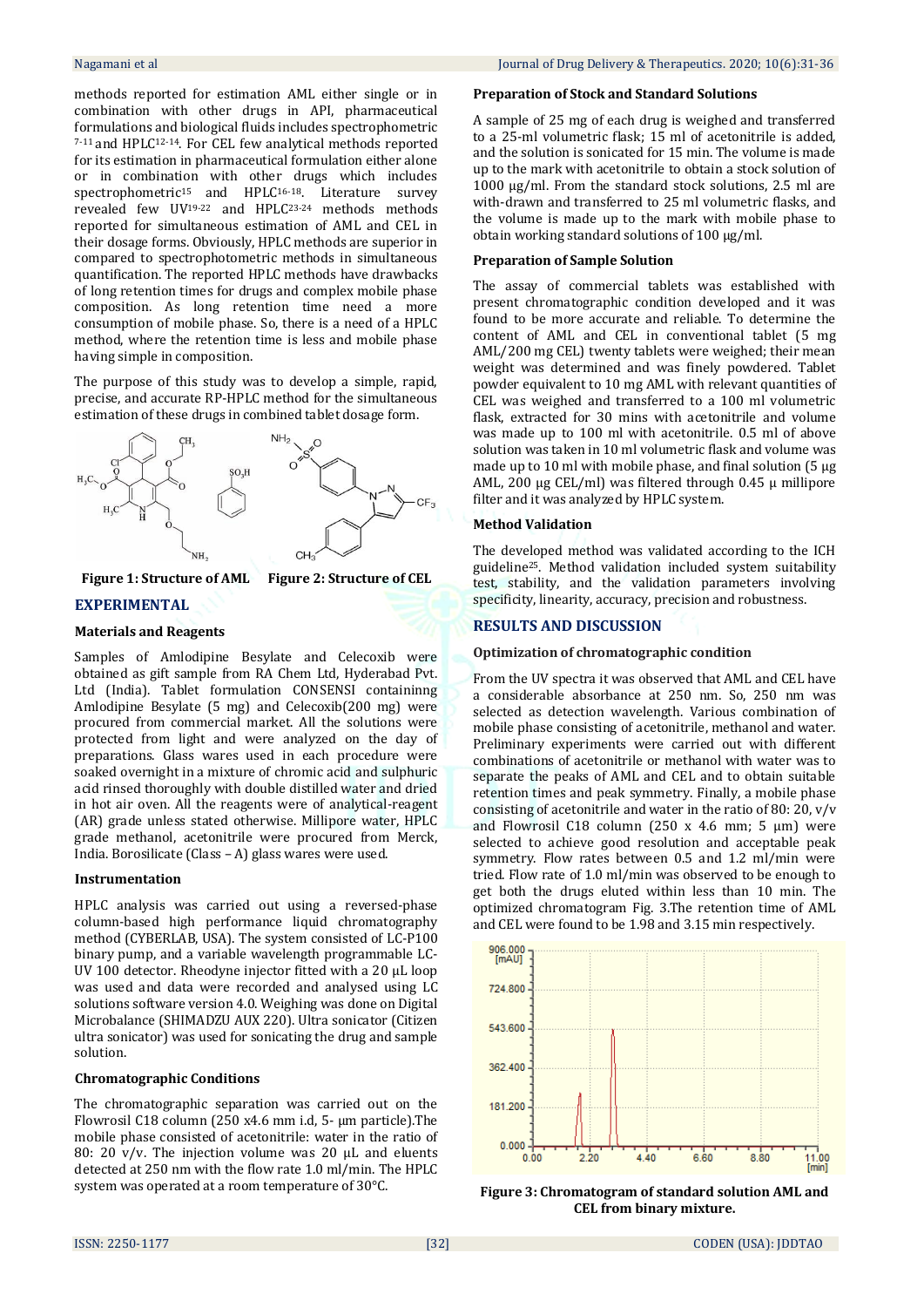#### **Method Validation**

# **System Suitability Test**

After setting the optimum conditions, system suitability parameters for the developed method were determined and compared with recommended limits. System suitability parameters of the method were demonstrated in Table 1. According to results, all of the system suitability parameters were within the recommended limits and the method was found to be suitable for the analysis.

| <b>Parameter</b>         | <b>Criteria</b> | AML                      | <b>CEL</b> |
|--------------------------|-----------------|--------------------------|------------|
| Capacity factor $(k)$    | k > 2           | 2.824                    | 4.321      |
| Tailing factor $(T)$     | T < 2           | 1.19                     | 1.07       |
| Theoretical plates $(N)$ | N > 2000        | 6380                     | 8482       |
| Resolution (Rs)          | Rs > 2          | $\overline{\phantom{0}}$ | 4.02       |
| % RSD (peak area)        | % RSD $\leq 1$  | 0.74                     | 0.52       |

## **Table 1 Results of system suitability test (***n* **= 6)**

#### **Stability of sample solution**

The sample solution stability was analyzed by injecting the same solution at 0, 12, 24, and 48 h. Identical change was not observed in the developed method. Also, results were found within acceptable limits (RSD <2), which are summarized in Table 2.

| Table 2: Stability data of AML and CEL (standard solutions) |  |  |
|-------------------------------------------------------------|--|--|
|                                                             |  |  |

| Time (hr)   | Assay $(\% )$ |            | % Difference |            |  |
|-------------|---------------|------------|--------------|------------|--|
|             | AML           | <b>CEL</b> | AML          | <b>CEL</b> |  |
| Initial     | 100.08        | 99.96      | ---          |            |  |
| After 12 hr | 100.02        | 99.92      | 0.05         | 0.04       |  |
| After 24 hr | 99.87         | 99.62      | 0.21         | 0.34       |  |
| After 36 hr | 99.16         | 99.03      | 0.92         | 0.93       |  |
| After 48 hr | 98.32         | 98.11      | 1.76         | 1.85       |  |

#### *Linearity*

The linearity ranges for AML and CEL were found to be 2-12 µg/ml and 50-300 µg/ml respectively. The linear regression equation for AML was found to be 7486.5x – 55 with correlation coefficient 0.9993. The linear regression equation for CEL was found to be 3080.6 x- 18600 with





correlation coefficient 0.9991.The data for AML and CEL was shown in Table 3. The calibration curve of AML and CEL were shown in Fig. 4 and Fig. 5 respectively. Linear regression of data from the calibration curve indicated a linear response over the concentration range of both drugs. The curve can therefore be used for determination of AML and CEL in pharmaceutical formulation.

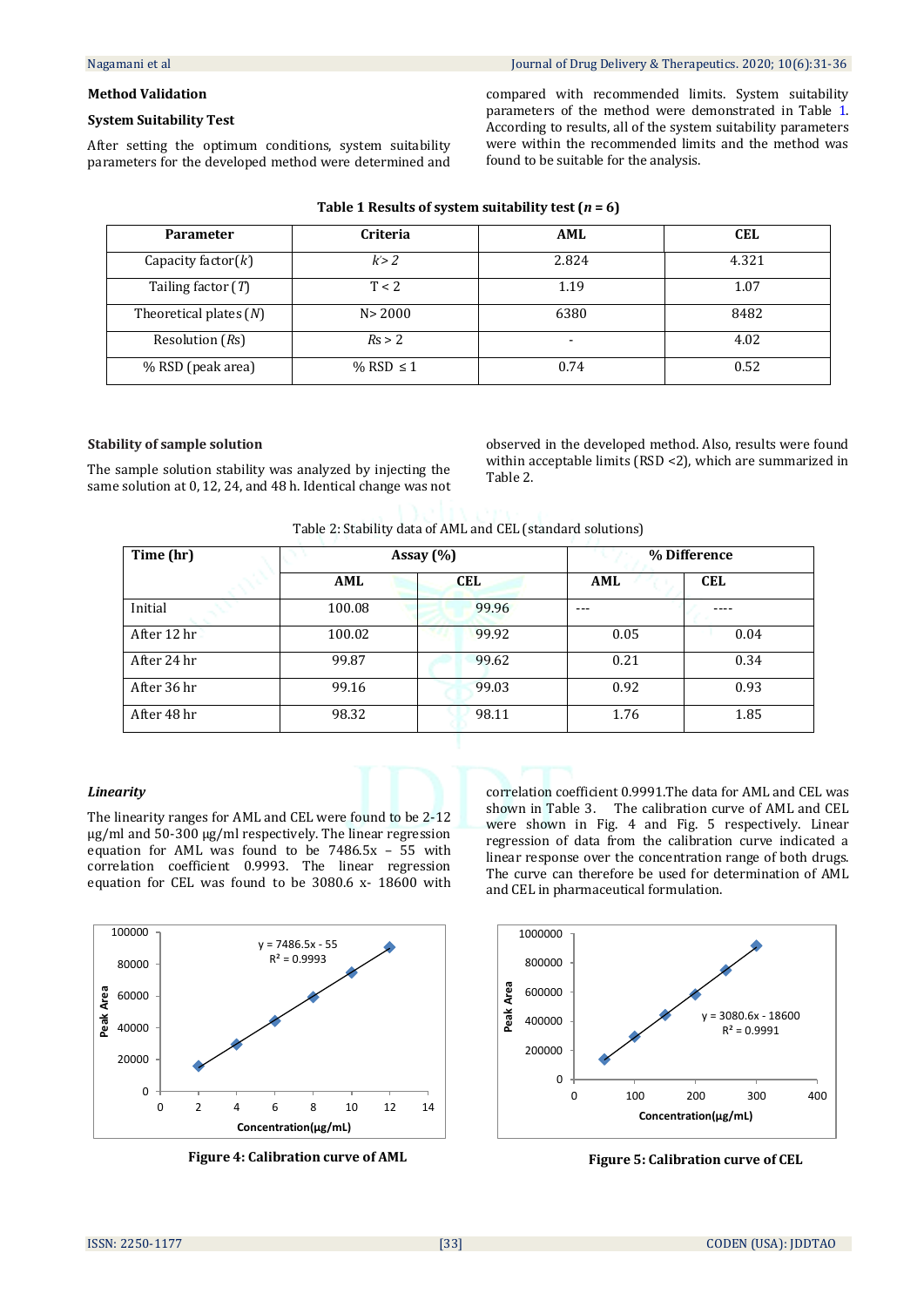# **Table 3: Spectral and statistical data for determination of Amlodipine Besylate and Celecoxib by proposed RP-HPLC method.**

| Analyte                                                |                  |                                      |                        |  |  |  |
|--------------------------------------------------------|------------------|--------------------------------------|------------------------|--|--|--|
| <b>AML</b>                                             |                  | <b>CEL</b>                           |                        |  |  |  |
| Detection wavelength (nm)                              | 250              | Detection wavelength (nm)            | 250                    |  |  |  |
| Linearity range $(\mu g/ml)$                           | $2 - 12$         | Linearity range (µg/ml)              | 50-300                 |  |  |  |
| Coefficient of determination $(r^2)$                   | 0.9993           | Coefficient of determination $(r^2)$ | 0.9991                 |  |  |  |
| Regression equation $(Y^a)$                            | $Y = 7486x - 55$ | Regression equation $(Y^a)$          | $Y = 3080.6$ x - 18600 |  |  |  |
| Slope (m)                                              | 1497.3           | Slope $(m)$                          | 3080.6                 |  |  |  |
| Intercept $(c)$                                        | $-55$            | Intercept $(c)$                      | -18600                 |  |  |  |
| Limit of detection, LOD $\left(\frac{\mu g}{m}\right)$ | 0.09             | Limit of detection, LOD $\mu$ g/ml)  | 0.24                   |  |  |  |
| Limit of quantitation, LOQ $(\mu g/ml)$ 0.29           |                  | Limit of quantitation, LOO (ug/ml)   | 0.75                   |  |  |  |

 $aY = mx + c$ , where *x* is the concentration ( $\mu$ g/ml)

### **Sensitivity**

The sensitivity of the analytical method was evaluated by determining the limits of detection (LOD) and quantitation (LOQ). The values of LOD and LOQ for AML and CEL are given in Table 3.The low values of LOD and LOQ indicates the sensitivity of method.

#### **Precision**

The % RSD for intraday and interday precision studies were obtained from three different concentrations (2, 4 and 6 μg/ml for AML and 100, 200 and 300 μg/ml for CEL) within linearity range. The % RSD values for intra-day and inter-day precision were below 1.5 %, indicated that the method was sufficiently precise, as shown in Table 4.

| <b>Table 4: Precision Studies.</b> |  |
|------------------------------------|--|
|------------------------------------|--|

| <b>Drug</b> | $Amount(\mu g/mL)$ | $Intra-day(n=3)$    |      | Inter-day $(n=3)$   |      |
|-------------|--------------------|---------------------|------|---------------------|------|
|             |                    | <b>Amount found</b> |      | <b>Amount found</b> |      |
|             |                    | Mean±SD             | %RSD | Mean±SD             | %RSD |
| AML         | 2                  | $1.98 \pm 0.024$    | 1.23 | $2.06 \pm 0.028$    | 1.40 |
|             | $\overline{4}$     | $4.02 \pm 0.035$    | 0.89 | $4.09 \pm 0.064$    | 1.63 |
|             | 6                  | $5.98 \pm 0.056$    | 0.94 | $5.94 \pm 0.067$    | 1.14 |
| <b>CEL</b>  | 100                | $100.12 \pm 0.39$   | 0.39 | $99.74 \pm 0.96$    | 0.97 |
|             | 200                | $200.86 \pm 2.26$   | 1.13 | $200.79 \pm 1.46$   | 0.73 |
|             | 300                | $299.77 \pm 3.89$   | 1.30 | $299.63 \pm 2.54$   | 0.85 |

## **Accuracy**

Accuracy was performed by recovery studies using standard addition method. Standard drugs in the range of 50, 100 and 150 % of the sample concentration were added into the

sample solution. Each concentration was analyzed in triplicate. Results of recovery studies were found to be in between 98 to 102 % for both AML and CEL, as shown in Table 5.

| Table 5: Recovery studies $(n = 3)$ . |  |  |  |  |  |
|---------------------------------------|--|--|--|--|--|
|---------------------------------------|--|--|--|--|--|

| <b>Recovery level</b> |                       | AML                       |          |                       | <b>CEL</b>                |                 |
|-----------------------|-----------------------|---------------------------|----------|-----------------------|---------------------------|-----------------|
|                       | Amount                | Amount                    | $\%$     | Amount                | Amount                    | $\%$            |
|                       | Added<br>$(\mu g/ml)$ | Recovered<br>$(\mu g/ml)$ | Recovery | Added<br>$(\mu g/ml)$ | Recovered<br>$(\mu g/ml)$ | <b>Recovery</b> |
| 50 %                  | 2.5                   | 2.49                      | 99.62    | 100                   | 100.22                    | 100.22          |
| 100 %                 | 5                     | 4.99                      | 99.80    | 200                   | 198.96                    | 99.48           |
| 150 %                 | 7.5                   | 7.47                      | 99.66    | 300                   | 299.25                    | 99.75           |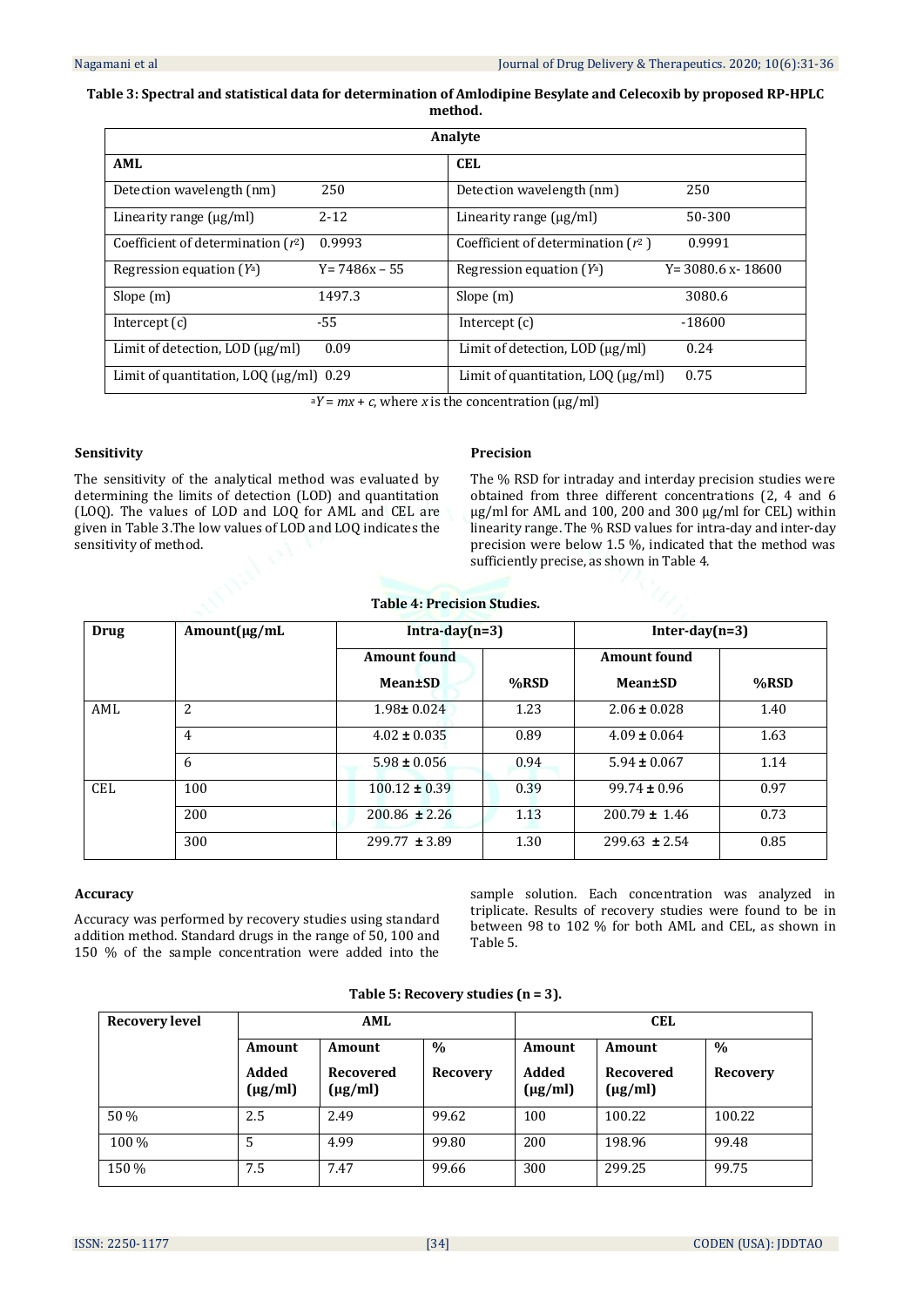#### **Robustness**

Robustness study was performed by making small variations in method parameters to assess whether the response is influenced by the small changes. The method parameters investigated in this study are change in the flow rate (**±** 0.2 ml/min), organic composition of mobile phase (**±** 5 % v/v)

and analytical wavelength (**±** 2nm**).** The results were evaluated by recovery values of analyte solutions. Robustness study showed that variations in flow rate, composition of mobile phase and analytical wavelength do not have a significant effect on the analyte response.The robustness data was shown in Table 6.

| Parameter           | <b>Modification</b>               | % Recovery |            | % RSD |            |
|---------------------|-----------------------------------|------------|------------|-------|------------|
|                     |                                   | AML        | <b>CEL</b> | AML   | <b>CEL</b> |
| Flow Rate(ml/min)   | 0.9                               | 100.20     | 99.64      | 0.67  | 0.88       |
|                     | 1.0                               | 99.92      | 99.38      | 1.21  | 0.94       |
|                     | 1.2                               | 99.45      | 99.82      | 0.82  | 0.55       |
| Mobile Phase        | $85:15 \frac{\text{V}}{\text{V}}$ | 99.74      | 99.34      | 0.84  | 0.71       |
| (acetonitile:water) | $80:20 \frac{\text{V}}{\text{V}}$ | 99.49      | 99.66      | 0.91  | 0.86       |
|                     | $75:25 \frac{\text{V}}{\text{V}}$ | 99.68      | 99.49      | 0.72  | 0.75       |
|                     | 248                               | 99.84      | 99.63      | 0.87  | 1.32       |
| Wavelength(nm)      | 250                               | 99.92      | 99.71      | 1.25  | 1.01       |
|                     | 252<br>A.                         | 99.89      | 99.85      | 1.41  | 0.46       |

| Table 6: Chromatographic parameter setting applied in the robustness investigation. |
|-------------------------------------------------------------------------------------|
|-------------------------------------------------------------------------------------|

#### **Specificity**

Specificity is the ability to unequivocally assess the analyte in the presence of components that may be expected to be present. Typically, these might include impurities, degradants or matrix. Specificity of an analytical method is its ability to accurately and specifically measure the analyte of interest without interference from blank or placebo. The peak purities of AML and CEL were assessed by comparing the retention times of standard AML and CEL and the sample, and good correlation was obtained between the retention time of the standard and sample. Placebo and

blank were injected and there were no peaks. There is no interference of degradation peaks on drug peaks hence, the method is specific.

#### **Analysis of commercial formulation**

The proposed method was applied for the determination of Amlodipine Besylate and Celecoxib in marketed formulations available (CONSENSI TABLETS). The % recovery (Table 7) was found to be 100.08±0.18 and 100.25±0.45 for Amlodipine Besylate and Celecoxib respectively.

| Table 7: Analysis of Amlodipine Besylate and Celecoxib in commercial formulation |  |  |
|----------------------------------------------------------------------------------|--|--|
|                                                                                  |  |  |

| <b>Formulation</b>         |     | Labelled claim(mg) |      | Amount found*(mg) | %Recovery*±%RSD   |                   |
|----------------------------|-----|--------------------|------|-------------------|-------------------|-------------------|
|                            | AML | CEL                | AML  | <b>CEL</b>        | AML               | <b>CEL</b>        |
| CONSENSI<br><b>TABLETS</b> |     | 200                | 5.04 | 200.50            | $100.08 \pm 0.18$ | $100.25 \pm 0.45$ |

\*Average of three determinations

#### **CONCLUSION**

The proposed method for the estimation of amlodipine besylate and celecoxib was validated as per the ICH guidelines and it is simple, specific and economical. Furthermore, this simple and rapid RP-HPLC method can also be used successfully for the determination of amlodipine besylate and celecoxib in pharmaceutical formulations without any interference from the excipient.

#### **ACKNOWLEDGEMENT**

The authors thankful to the management of Srikrupa Institute of Pharmaceutical Sciences for providing the instrumental and chemical facilities.

#### **CONFLICT OF INTEREST:** There are no Conflicts of interest

## **REFERENCES**

- 1. Budavari S. The Merck index: An encyclopedia of chemicals, drugs and biologicals, Merck Research Laboratories, Division of Whitehouse Station, NJ: Merck and Co. Inc, 2001; pp 86.
- 2. Hardman JG, Limbird LE, Gilman AG. Goodman and Gilman's The Pharmacological Basis of Therapeutics, McGraw Hill, New York, 2001; pp 871.
- 3. Clemett D, Goa KL, "Celecoxib: a review of its use in osteoarthritis, rheumatoid arthritis and acute pain" Drugs 2000; 59(4):957-80.
- 4. Mengle-Gaw L, Hubbard RC, Karim A. A study of the platelets effects of SC-58635, a novel selective cox-2 inhibitor. *Arthiritis Rheum* 1997; 40 Suppl: S93